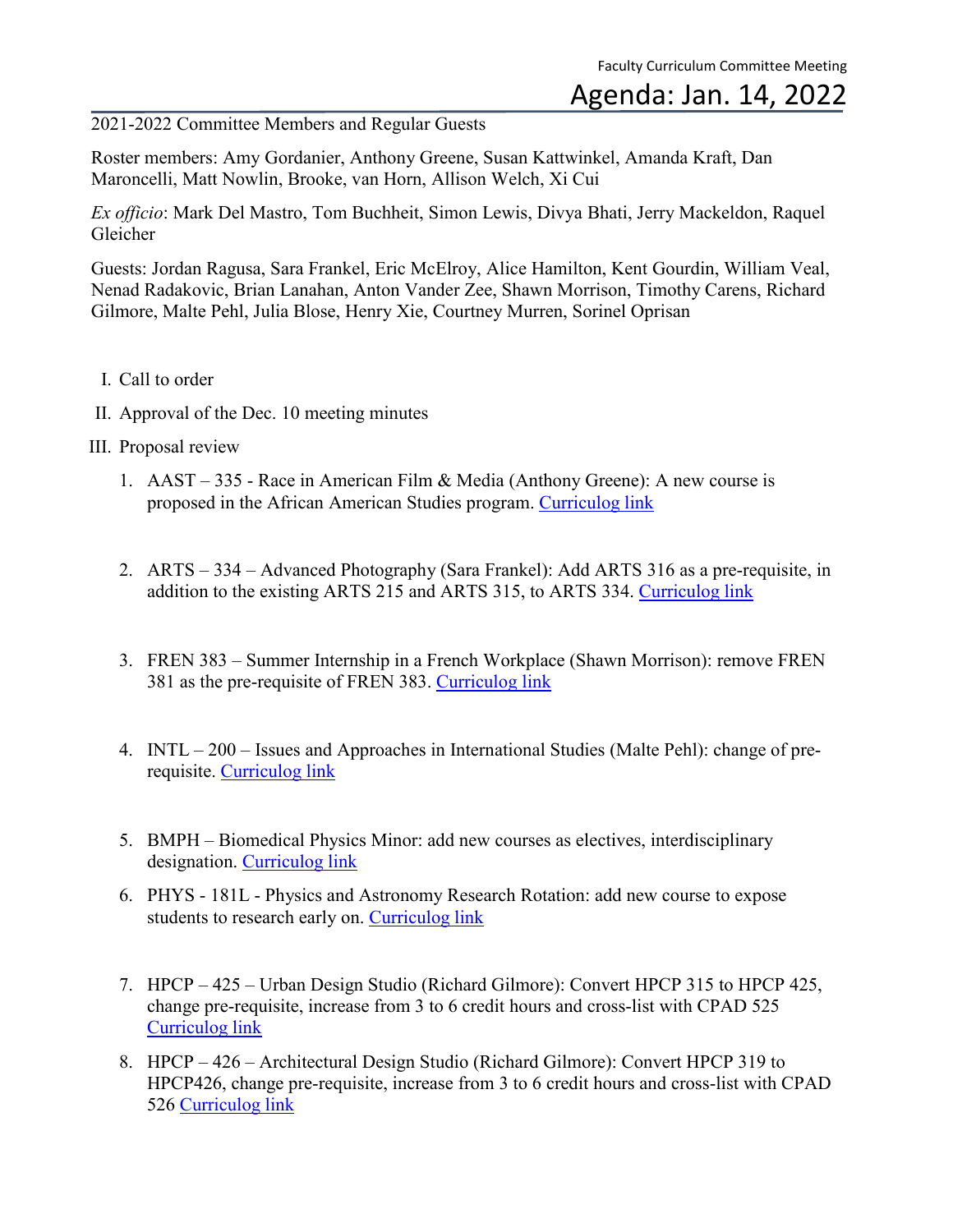- 9. BIST B.I.S. name change: Change General Studies B.G.S to Integrated Studies, B. I. S. [Curriculog link](https://cofc.curriculog.com/proposal:3599/form)
- 10. BIST 101 Intro to Bachelor of Integrated Studies (Alice Hamilton): change BGST (General Studies) to BIST with corresponding changes in pre-requisite and description. [Curriculog](https://cofc.curriculog.com/proposal:3611/form)  [link](https://cofc.curriculog.com/proposal:3611/form)
- 11. BIST 400 Senior Synthesis Seminar (Alice Hamilton): change BGST to BIST with corresponding changes in pre-requisite and description. [Curriculog link](https://cofc.curriculog.com/proposal:3611/form)
- 12. ENGL 477 Proseminar in Major Literary Themes (Anton Vander Zee): new course, crosslisted with ENGL 577 [Curriculog link](https://cofc.curriculog.com/proposal:3462/form)
- 13. ENGL 478 Proseminar in Major Literary Genres (Anton Vander Zee): new course, cross0listed with ENGL 578. [Curriculog link](https://cofc.curriculog.com/proposal:3535/form)
- 14. ENGL core shared by concentrations (Anton Vander Zee): add ENGL 477 and 478 to open electives. [Curriculog link](https://cofc.curriculog.com/proposal:3581/form)
- 15. ENGL ELFC BA (English major, Literature, Film, and Cultural Studies Concentration) (Anton Vander Zee): add ENGL 477 and 478 as focus electives. [Curriculog link](https://cofc.curriculog.com/proposal:3473/form)
- 16. EDEN BS (English Teacher Education Program G 9-12) (Anton Vander Zee): Add ENGL 475, 477, and 478 to EDEN's open electives. [Curriculog link](https://cofc.curriculog.com/proposal:3582/form)
- 17. ENLF minor (Anton Vander Zee): new minor in Literature and Film. [Curriculog link](https://cofc.curriculog.com/proposal:3585/form)
- 18. BADM- GLAT BS (Business Administration, Global Logistics and Transportation Concentration) (Kent Gourdin): ECON310, FINC 382, MGMT325, MKTG326, REAL 310 are added to the 6-hour elective list. [Curriculog link](https://cofc.curriculog.com/proposal:3637/form)
- 19. BADM GLAT Minor (Kent Gourdin): ECON310, FINC 382, MGMT325, MKTG326, REAL 310 are added to the 6-hour elective list. [Curriculog link](https://cofc.curriculog.com/proposal:3622/form)
- 20. MKTG Marketing Minor: remove ECON 201 from core requirement, add MKTG 315 to core optional courses, require core optional course from 3 to 6 hours, increase electives from 6 to 9 hours. [Curriculog link](https://cofc.curriculog.com/proposal:3464/form)
- 21. MKTG 315 Marketing Management: title change, remove ECON201 as a pre-requisite, require junior standing. [Curriculog link](https://cofc.curriculog.com/proposal:3445/form)
- 22. MKTG 320 Marketing Research and Consumer Insights (Julia Blose): title change, remove ECON201 as a pre-requisite. [Curriculog link](https://cofc.curriculog.com/proposal:3555/form)
- 23. MKTG 329 Consumer Behavior (Julia Blose): remove ECON201 and junior standing as pre-requisites. [Curriculog link](https://cofc.curriculog.com/proposal:3556/form)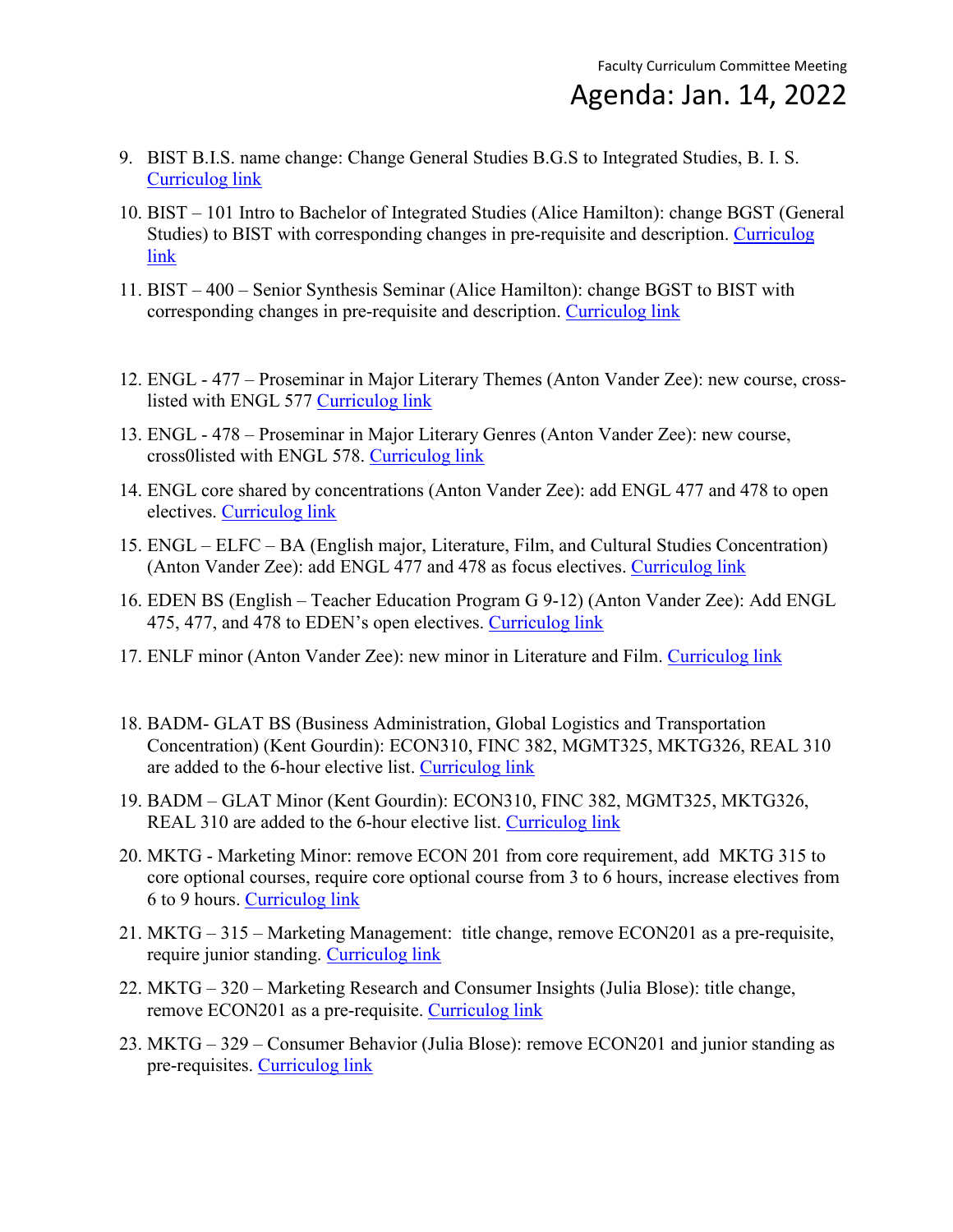- 24. MKTG 330 Advertising (Henry Xie): Remove ECON201and junior standing as prerequisites. [Curriculog link](https://cofc.curriculog.com/proposal:3465/form)
- 25. BIOL 389 Tutorial in Marine Biology: A new course, the Marine Biology version of the generic tutorial course - BIOL 399. [Curriculog](https://cofc.curriculog.com/proposal:3723/form) link
- 26. BIOL 413 Marine Conservation Genetics (Eric McElroy): Convert a special-topic course into a regular offering. [Curriculog link](https://cofc.curriculog.com/proposal:3671/form)
- 27. BIOL 413L Marine Conservation Genetics Lab (Eric McElroy): The lab component of BIOL 413. [Curriculog link](https://cofc.curriculog.com/proposal:3672/form)
- 28. BIOL 427 Marine Tetrapod Biology (Eric McElroy): New course as an upper-level elective for Marine Biology BS. [Curriculog link](https://cofc.curriculog.com/proposal:3666/form)
- 29. BIOL 432 Biology of Fishes (Eric McElroy): Change course number from 335 to 432 in order to cross-list with BIOL – 532. Revise course description. [Curriculog link](https://cofc.curriculog.com/proposal:3638/form)
- 30. BIOL 435 Marine Botany (Eric McElroy): Change course number from 303 to 435 in order to cross-list with BIOL – 535. Revise course description. [Curriculog link](https://cofc.curriculog.com/proposal:3639/form)
- 31. BIOL 437 Biology of Invertebrates (Eric McElroy): change BIOL 337 to 437 in order to cross-list with 537. [Curriculog link](https://cofc.curriculog.com/proposal:3634/form)
- 32. EDBL BS (Biology Teacher Education Grade 9-12) (Eric McElroy): Add BIOL 413, 413L and 427 to electives. [Curriculog link](https://cofc.curriculog.com/proposal:3687/form)
- 33. MBIO BS (Marine Biology) (Eric McElroy): Add BIOL 398, 413/413L, 427, 498A and 498B to marine electives. [Curriculog link](https://cofc.curriculog.com/proposal:3667/form)
- 34. EDEE 365 Teaching Mathematics (PreK-Grade3) (Nenad Radakovic): Add EDEE 323 Development of Mathematical Thinking as a prerequisite. [Curriculog link](https://cofc.curriculog.com/proposal:3717/form)
- 35. EDEE 366 Teaching Mathematics (Grades 2-8) (Nenad Radakovic): Add EDEE 323 Development of Mathematical Thinking as a prerequisite. [Curriculog link](https://cofc.curriculog.com/proposal:3707/form)
- 36. EDEE 429 Instructional Strategies for Emergent Literacies (PreK-3) (William Veal): Add EDEE 425 Foundations of Language and Literacies Development (Birth-G6) as a prerequisite. [Curriculog link](https://cofc.curriculog.com/proposal:3705/form)
- 37. EDEE 438 Teaching Writing/Design with Children's Literature and Multimodal Texts (PreK-3) (William Veal): Add EDEE 425 Foundations of Language and Literacies Development (Birth-G6) as a pre-requisite. [Curriculog link](https://cofc.curriculog.com/proposal:3708/form)
- 38. EDEE 445 Teaching Writing/Design with Children's Literature and Multimodal Texts (G2-6) (William Veal): Add EDEE 425 Foundations of Language and Literacies Development (Birth-G6) as a pre-requisite. Curriculog link